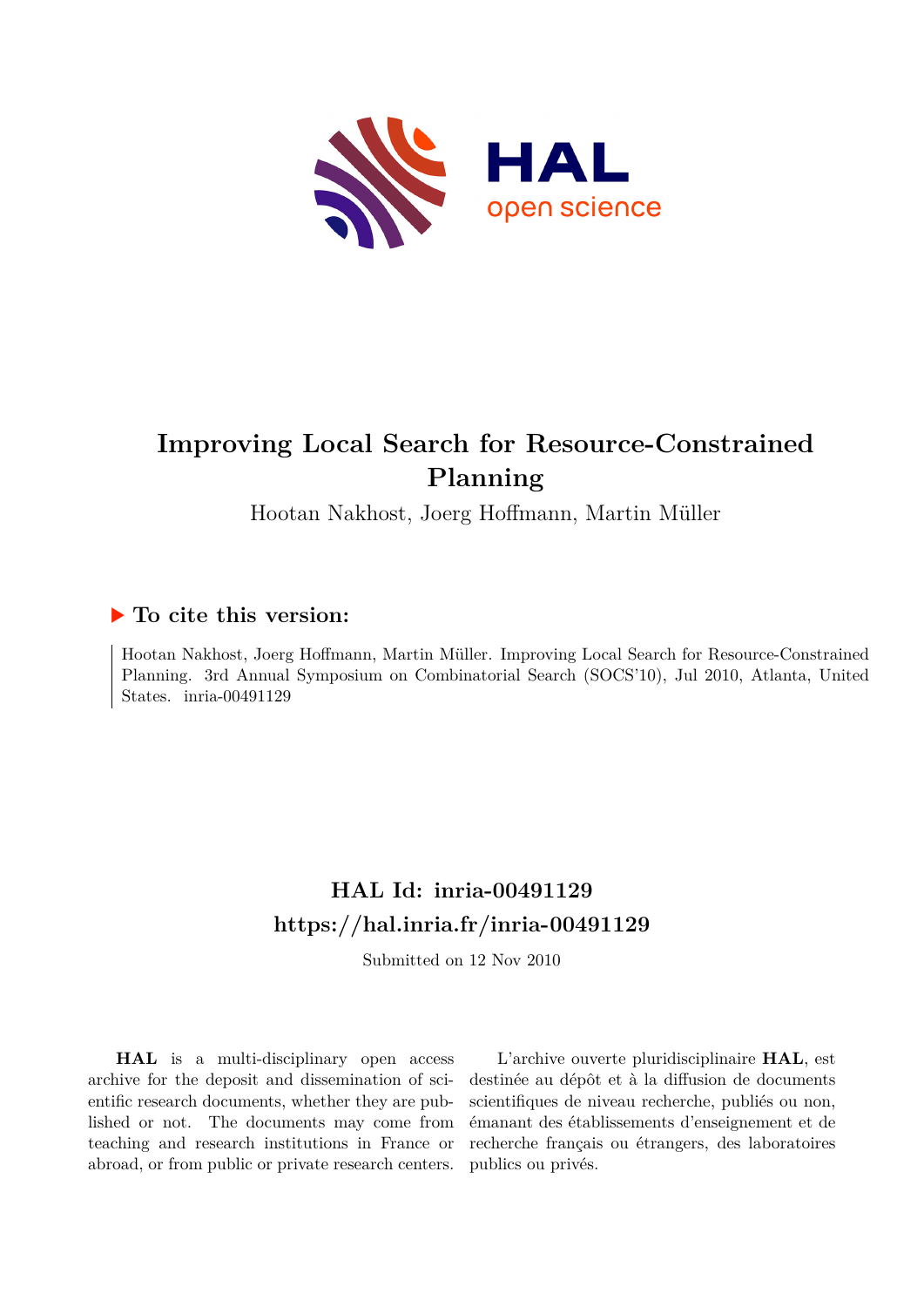### Improving Local Search for Resource-Constrained Planning

Hootan Nakhost University of Alberta, Edmonton, Canada nakhost@ualberta.ca

Jörg Hoffmann INRIA, Nancy, France joerg.hoffmann@inria.fr

Martin Müller University of Alberta, Edmonton, Canada mmueller@ualberta.ca

#### Resource-Constrained Planning

The need to economize limited resources such as energy, fuel, money, and/or time, is ubiquitous in many of the classical applications of planning. Although planning with resources is a long-standing topic, the progress made in solving such problems has been limited. *Relaxation heuristics* solve a relaxed planning problem in which all "negative effects" of the operators, such as resource consumption, are ignored. Almost all state of the art heuristic functions for planning are based on such relaxations and therefore *completely ignore the need to economize resources*. To address this difficulty, one could try to develop better-suited heuristics. We consider the alternative of developing better-suited search methods.

Let  $C$  denote the ratio between the amount of available resources and the minimum amount required to solve an instance. Planning problems become intuively "harder" as C approaches 1. (Hoffmann et al. 2007) observed that otherwise very successful planners perform very poorly when  $C$  is close to 1. The research started in this current work attempts to improve this sad situation.

Examples of resource-based planning benchmarks from the International Planning Competitions (IPC) are *Mystery* and *Mprime* from IPC'98, which encode transportation with fuel consumption. *Trucks* in IPC'08 features time as a resource, since actions take time and trucks have strict delivery deadlines. *Satellite* in IPC'02 features fuel consumption as a resource; however, resources are missing in the STRIPS version of this domain. Several other IPC domains feature resource consumption not as a hard constraint, but only as an optimization criterion, which is ignored by most satisficing planners.

Resource constrainedness  $C$  is not a controlled quantity in these IPC benchmarks. In most cases, C is not even known. A well-suited banchmark must provide a range of instances with different values of  $C$ , while keeping all other settings the same. The main empirical basis of our investigation is the simple transportation domain of Hoffmann et al (2007), called *NoMystery* here. In *NoMystery*, a truck moves in a weighted graph; a set of packages must be transported between nodes; actions move along edges, and load/unload packages; each move consumes the edge weight in fuel. A problem generator allows to control (fuel) constrainedness C. The generator creates a random connected undirected graph with  $n$  nodes, and adds  $k$  packages with random origins and destinations. The edge weights are uniformly drawn between 1 and 25. A domain-specific branch-andbound procedure computes the minimum required amount of fuel M, and the initial fuel supply is set to  $|C * M|$ . Our experiments use 5 random instances with  $n = 12$  and  $k = 12$ , and let C range in  $\{1.0, 1.1, 1.2, 1.3, 1.4, 1.5, 2.0\}$ for a total of 35 test cases. This setup assures that results across different values of C are exclusively due to the level of resource constrainedness.



Figure 1: Average coverage of state-of-the-art planners when varying resource constrainedness C. 2 GB memory, 40 minutes time limit. computation in case of a time-out.

Results for a set of current leading planners are depicted in Figure 1. All the satisficing planners excel when  $C$  is large, but degrade to be rather useless as C approaches 1.

#### Adding Smart Restarts to the Arvand Planner

Arvand (Nakhost and Müller 2009) is a stochastic planner that combines random sampling with heuristic evaluation. Arvand can benefit from good heuristic values, but still, to some extent, overcome misleading ones thanks to the speed of random sampling.

Starting at the initial state, at each "search step" Arvand choses its next state from a number of states sampled in a

Copyright  $\odot$  2010, Association for the Advancement of Artificial Intelligence (www.aaai.org). All rights reserved.